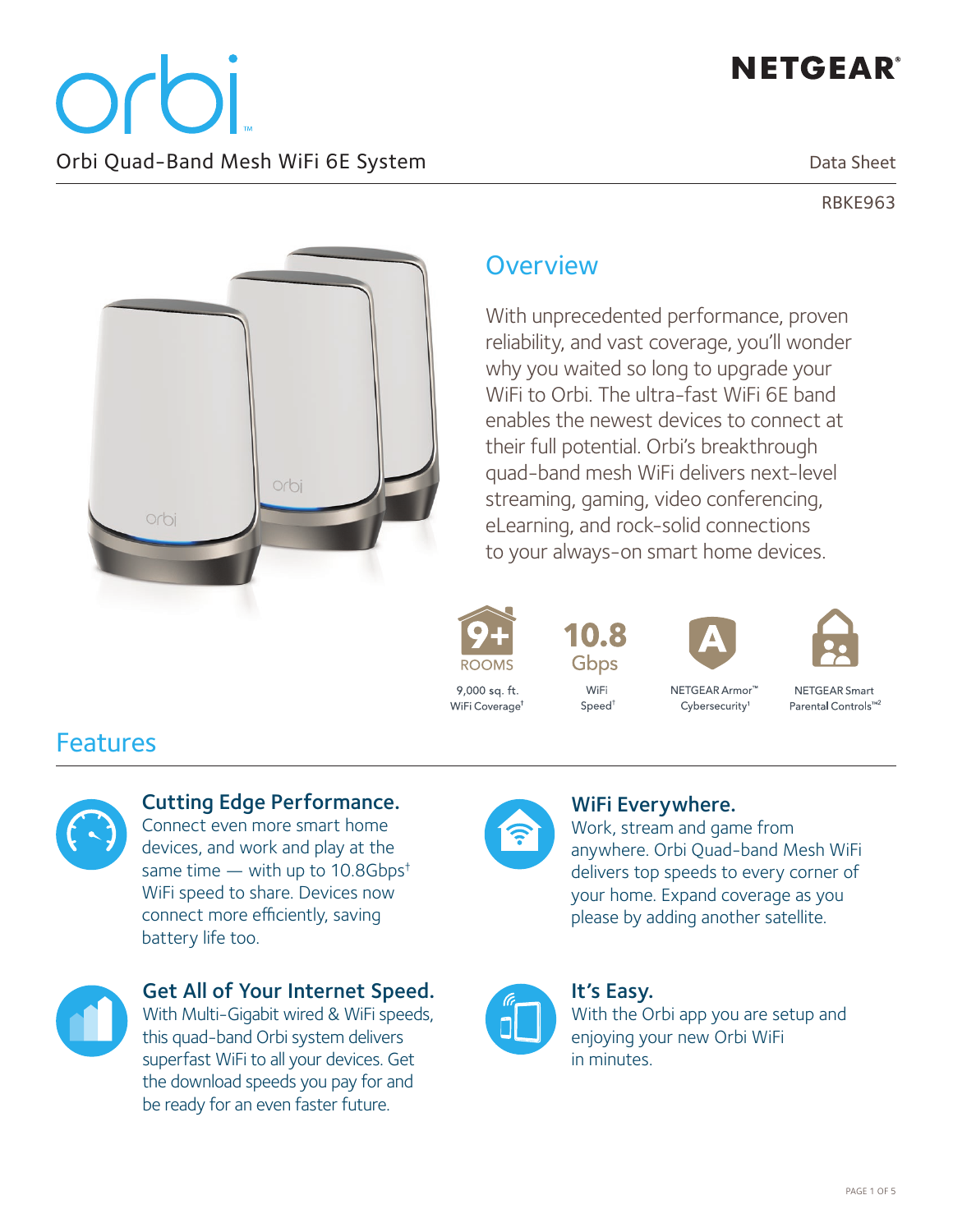# orbi Orbi Quad-Band Mesh WiFi 6E System

Data Sheet

RBKE963



WiFi 6E added to award-winning Orbi Tri-band Mesh Technology creates an unmatched quad-band WiFi experience. WiFi 6E devices use this ultra-fast band, enabling improved speed & performance for connected devices.

## House Diagram

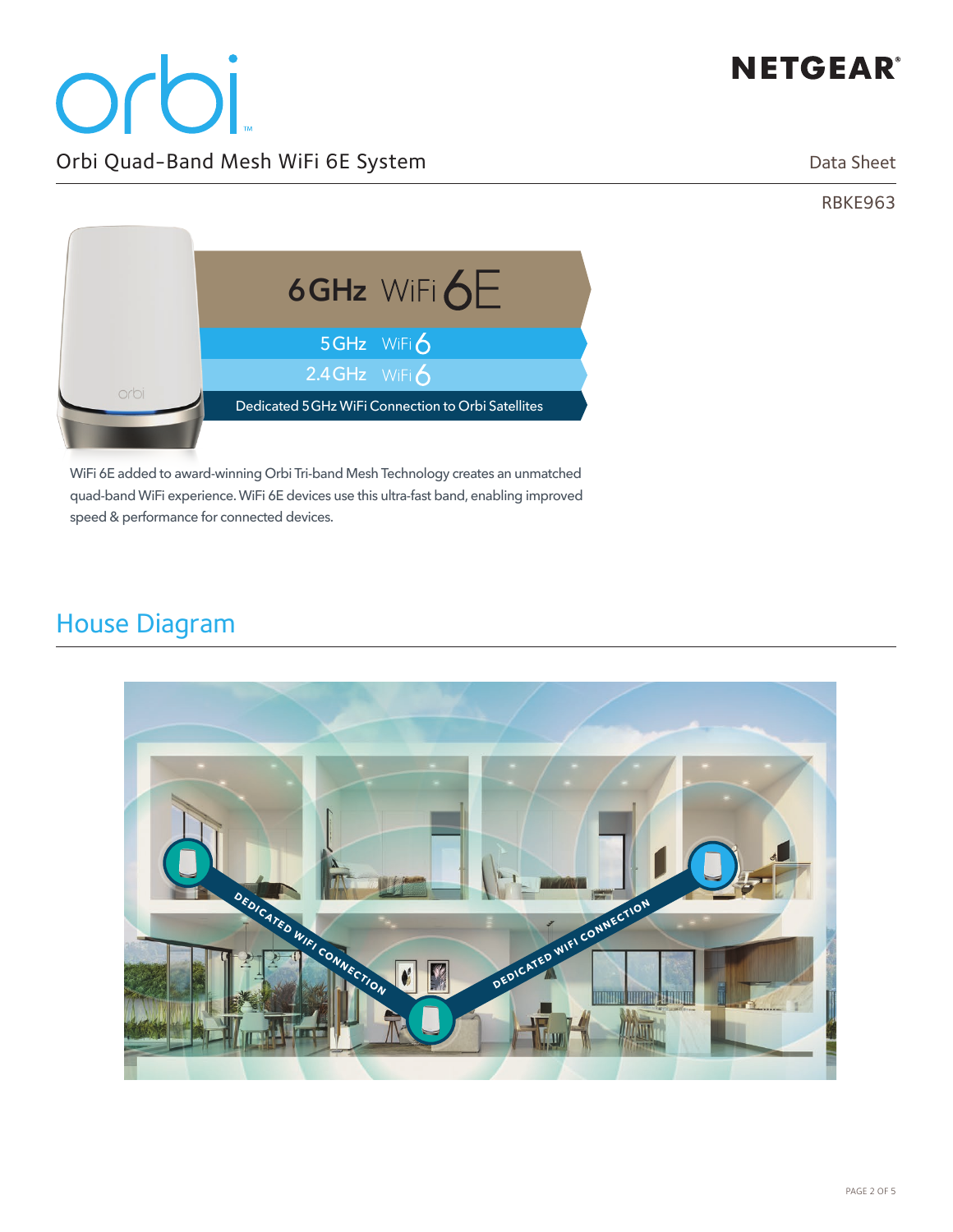**NETGEAR Armor**™ **powered by Bitdefender®** provides best-in-class anti-virus, anti-malware and data protection

for your smart devices, smartphones, and computers.

Data Sheet

RBKE963



Use the Orbi app to easily setup, monitor and manage your Orbi WiFi.



**NETGEAR** 

**Smart Parental Controls**™ help you remotely manage your kids' time and content online across their connected devices.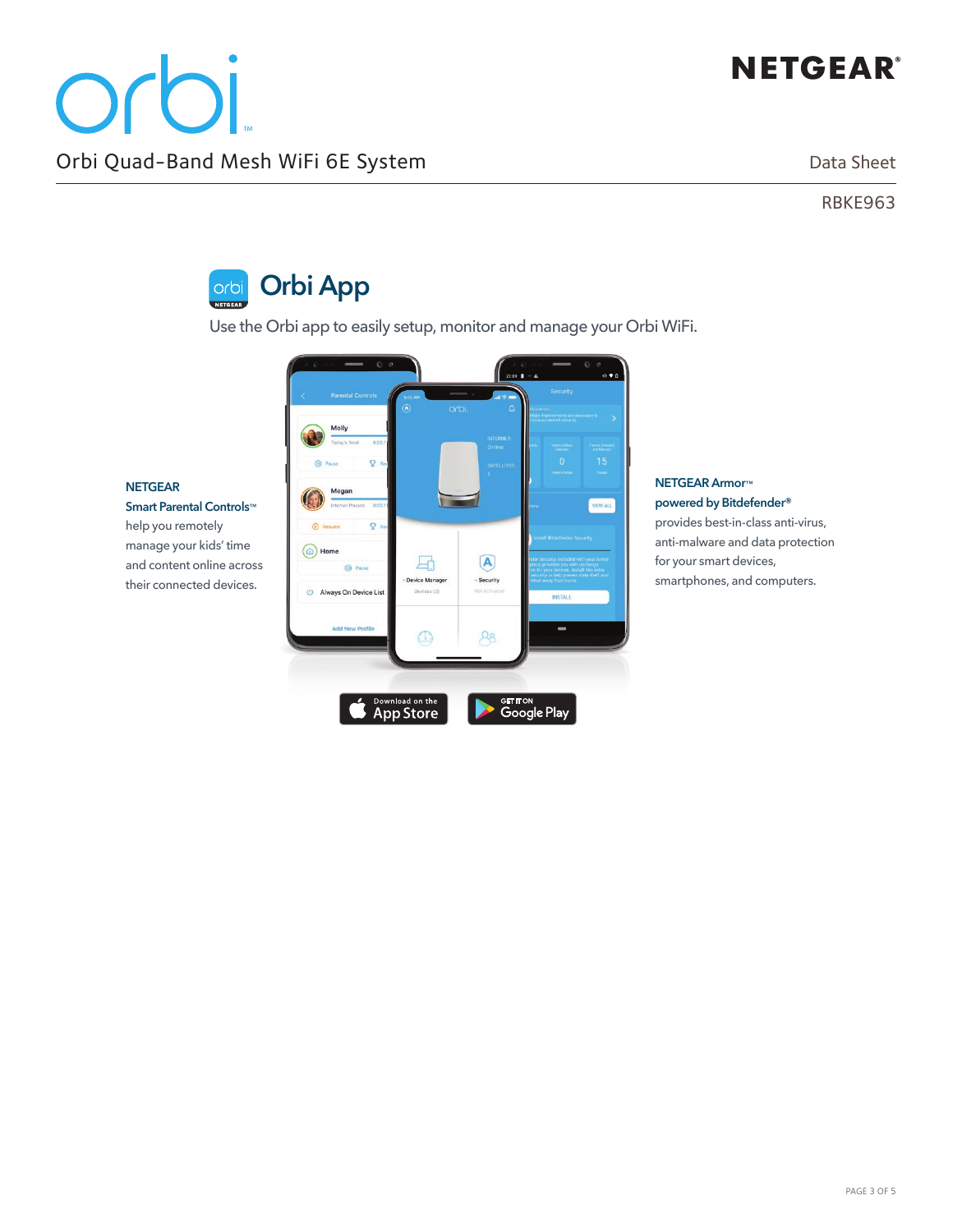# orbi Orbi Quad-Band Mesh WiFi 6E System

## **NETGEAR®**

Data Sheet

RBKE963

# Orbi Router (RBRE960) Orbi Satellites (RBSE960) orbi orbi **Router Satellites 10 Gigabit Internet Port Gigabit Ethernet Ports 2.5 Gigabit Ethernet PortGigabit Ethernet Ports** Connects to your modem for High-speed wired connection up to 1Gbps up to 10Gbps Internet speeds. **2.5 Gigabit Ethernet Port** for streaming players, TVs, game consoles, computers and more. Super high-speed wired connection up to 2.5Gbps for devices or optional wired Orbi backhaul.